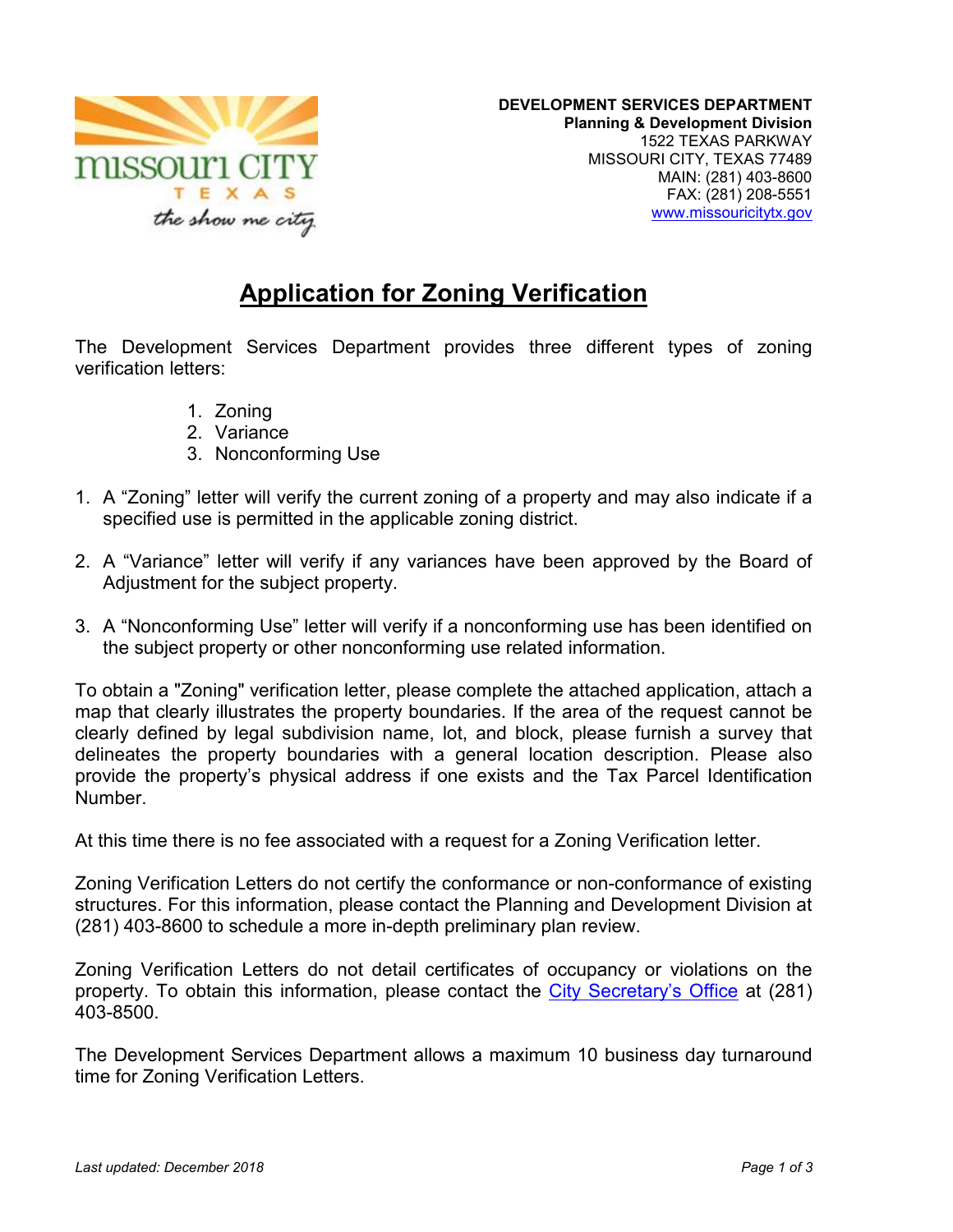

## **Application for Zoning Verification**

| (Attach map; Attach survey if necessary)      |                                                                                                                                                                                                                                                        |
|-----------------------------------------------|--------------------------------------------------------------------------------------------------------------------------------------------------------------------------------------------------------------------------------------------------------|
|                                               |                                                                                                                                                                                                                                                        |
|                                               |                                                                                                                                                                                                                                                        |
| Please indicate the letter type(s) requested: |                                                                                                                                                                                                                                                        |
| <b>ZONING</b> $(S$ <i>No Fee)</i>             |                                                                                                                                                                                                                                                        |
|                                               | Yes No Would you like this letter to address whether the use is permitted or<br>not permitted in the applicable zoning district? (Please note: if a use<br>is not identified above, we will not be able to include this<br>information in your letter) |
| Yes _____No                                   | Would you like this zoning letter to identify the ordinance that<br>adopted the current zoning district?<br>(While we strive for a maximum turn-around time of 10 working<br>days, research to identify the ordinance may take additional time.)       |
| <b>VARIANCE</b> (\$No Fee)                    |                                                                                                                                                                                                                                                        |

## \_\_\_\_\_\_\_ **IDENTIFIED NONCONFORMING USE** *(\$No Fee)*

Lacker Yes \_\_\_\_\_ No Is this letter requested for a TABC (Texas Alcoholic Beverage Commission) zoning verification? (Note: A zoning verification letter does not verify distance requirements)